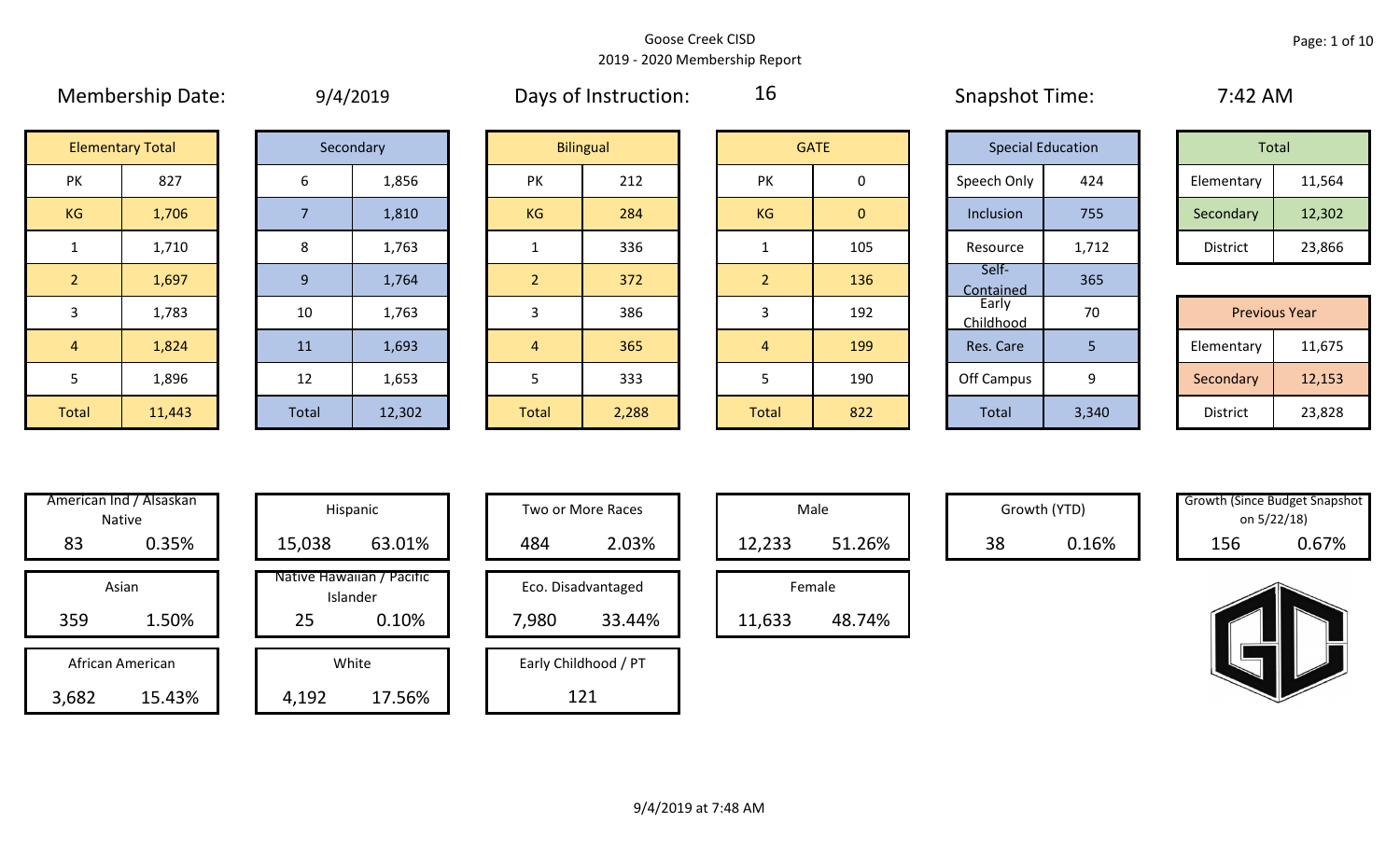|                 | 9/4/2019               | <b>PK</b>      |              |                | KG             |                |                |       | $\overline{2}$ |                |             | 3              |                         |                | 4              |                         |                | 5              |                |       | Campus Totals | Early    | Spec.          | Total | 18-19 | 19-20      |          |
|-----------------|------------------------|----------------|--------------|----------------|----------------|----------------|----------------|-------|----------------|----------------|-------------|----------------|-------------------------|----------------|----------------|-------------------------|----------------|----------------|----------------|-------|---------------|----------|----------------|-------|-------|------------|----------|
| Date            |                        | GenEd BilEd    |              | GenEd          | <b>BilEd</b>   | GenEd          | <b>BilEd</b>   | GenEd | <b>BilEd</b>   |                | Total GenEd | <b>BilEd</b>   |                         | Total GenEd    | <b>BilEd</b>   | <b>Total</b>            | GenEd BilEd    |                | <b>Total</b>   | GenEd | <b>BilEd</b>  | Child    | Prog           |       |       | Projection | Capacity |
|                 | Teachers               | 1              | 0            | 4              | 2              | 4              | $\overline{2}$ | 4     | $\mathbf{1}$   | 5              | 4           | 2              | 6                       |                | 2              | 6                       |                | 1              | 5.             | 25    | 10            |          |                |       |       |            |          |
| Alamo           | Students               | 49             | 0            | 83             | 27             | 85             | 28             | 85    | 27             | 112            | 87          | 29             | 116                     | 83             | 21             | 104                     | 93             | 23             | 116            | 565   |               | 0        | 51             | 771   | 765   | 764        | 850      |
|                 | <b>Available Seats</b> | -5.            | 0            | 5              | 17             | 3              | 16             | 3     | $-5$           | $-2$           | 1           | 15             | 16                      | 5              | 23             | 28                      | 7              | $\overline{2}$ | q              |       | 155           |          |                |       |       |            |          |
|                 | <b>Teachers</b>        | 1              |              | 3              | $\overline{2}$ | $\overline{3}$ | $\overline{2}$ | 4     | $\overline{2}$ | 6              | 3           | $\overline{2}$ | 5                       | $\overline{4}$ | 2              | 6                       | 3              | $\overline{2}$ | 5              | 21    | 13            |          |                |       |       |            |          |
| Ashbel<br>Smith | Students               | 35             | 19           | 72             | 27             | 64             | 33             | 70    | 33             | 103            | 71          | 27             | 98                      | 76             | 35             | 111                     | 72             | 35             | 107            |       |               | $\Omega$ | 30             | 699   | 733   | 715        | 924      |
|                 | <b>Available Seats</b> | 9              | 25           | -6             | 17             | $\overline{2}$ | 11             | 18    | 11             | 29             | $-5$        | 17             | 12                      | 12             | 9              | 21                      | 3              | 15             | 18             | 460   | 209           |          |                |       |       |            |          |
|                 | Teachers               | 1              | 1            | 4              | 2              | 4              | $\mathbf{1}$   | 3     | $\overline{2}$ | 5              | 5           | $\overline{2}$ | 7                       | 4              | $\overline{2}$ | 6                       | 4              | $\overline{2}$ | 6              | 25    | 12            |          |                |       |       |            |          |
| Austin          | Students               | 39             | 16           | 72             | 28             | 76             | 24             | 67    | 39             | 106            | 105         | 40             | 145                     | 87             | 35             | 122                     | 97             | 32             | 129            |       |               | 0        | $\overline{7}$ | 764   | 779   | 774        | 814      |
|                 | <b>Available Seats</b> | 5              | 28           | 16             | 16             | 12             | $-2$           | -1    | 5              | 4              | 5           | 4              | 9                       | 1              | 9              | 10                      | 3              | 18             | 21             | 543   | 214           |          |                |       |       |            |          |
|                 | Teachers               | $\mathbf{1}$   | 1            | 5              | $\mathbf{1}$   | 5              | $\mathbf{1}$   | 4     | $\overline{2}$ | 6              | 6           |                | $\overline{7}$          | 6              | $\mathbf{1}$   | $\overline{7}$          | 5              | 1              | 6              | 32    | 8             |          |                |       |       |            |          |
| <b>Banuelos</b> | Students               | 41             | 26           | 108            | 25             | 102            | 16             | 96    | 28             | 124            | 123         | 22             | 145                     | 120            | 20             | 140                     | 129            | 16             | 145            |       |               | 0        | 13             | 885   | 867   | 862        | 850      |
|                 | <b>Available Seats</b> | $\overline{3}$ | 18           | $\overline{2}$ | $-3$           | 8              | 6              | -8    | 16             | 8              | 9           | $\mathbf{0}$   | 9                       | 12             | $\overline{2}$ | 14                      | -4             | 9              | 5              | 719   | 153           |          |                |       |       |            |          |
|                 | Teachers               | 1              | $\mathbf{1}$ | 4              | 1              | 5              | 1              | 5     | $\overline{2}$ | 7              | 5           | $\overline{2}$ | $\overline{\mathbf{z}}$ | 6              | -1             | $\overline{\mathbf{z}}$ | 5              | 1              | 6              | 31    | 9             |          |                |       |       |            |          |
| Bowie           | Students               | 56             | 16           | 98             | 19             | 82             | 18             | 98    | 25             | 123            | 99          | 27             | 126                     | 119            | 16             | 135                     | 103            | 26             | 129            |       |               | 0        | 22             | 824   | 852   | 843        | 880      |
|                 | <b>Available Seats</b> | $-12$          | 28           | $-10$          | 3              | 28             | 4              | 12    | 19             | 31             | 11          | 17             | 28                      | 13             | 6              | 19                      | 22             | $-1$           | 21             | 655   | 147           |          |                |       |       |            |          |
|                 | Teachers               | $\mathbf{1}$   | $\mathbf{1}$ | 4              | $\overline{2}$ | $\overline{4}$ | $\mathbf{1}$   | 4     | $\overline{2}$ | 6              | 4           |                | 5                       | 4              | $\overline{2}$ | 6                       | $\overline{4}$ | $\mathbf{1}$   | 5              | 25    | 10            |          |                |       |       |            |          |
| Carver          | Students               | 40             | 13           | 64             | 44             | 83             | 23             | 81    | 24             | 105            | 70          | 23             | 93                      | 86             | 31             | 117                     | 85             | 29             | 114            |       |               |          | 20             | 717   | 669   | 689        | 836      |
|                 | <b>Available Seats</b> | 4              | 31           | 24             | $\mathbf{0}$   | 5              | $-1$           | 7     | 20             | $\overline{3}$ | 18          | $-1$           | 17                      | $\overline{2}$ | 13             | 15                      | 15             | $-4$           | 11             | 509   | 187           |          |                |       |       |            |          |
|                 | Teachers               | $\mathbf{1}$   | 0            | 5              | 0              | 5              | 0              | 5     | 0              | 5              | 6           | 0              | 6                       | 6              | 0              | 6                       | 5              | $\mathbf 0$    | 5              | 33    | 0             |          |                |       |       |            |          |
| Clark           | Students               | 31             | 1            | 108            | 0              | 102            | 0              | 90    | 0              | 90             | 116         | 0              | 116                     | 122            | 0              | 122                     | 109            | $\mathbf 0$    | 109            |       |               | 3        | 28             | 710   | 697   | 701        | 850      |
|                 | <b>Available Seats</b> | 13             | -1           | 2              | 0              | 8              | 0              | 20    | 0              | 20             | 16          | 0              | 16                      | 10             | 0              | 10                      | 16             | 0              | 16             | 678   | 1             |          |                |       |       |            |          |
|                 | Teachers               | $\mathbf{0}$   | 1            | 4              | $\overline{2}$ | 5              | $\overline{2}$ | 4     | $\mathbf{1}$   | 5              | 4           |                | 5                       | 5              | 1              | 6                       | 4              | 1              | 5.             | 26    | 9             |          |                |       |       |            |          |
| Crockett        | Students               | 9              | 36           | 60             | 30             | 96             | 25             | 76    | 15             | 91             | 79          | 22             | 101                     | 104            | 16             | 120                     | 108            | 11             | 119            |       |               |          | 16             | 704   | 733   | 713        | 638      |
|                 | <b>Available Seats</b> | -9             | 8            | 28             | 14             | 14             | 19             | 12    | $\overline{7}$ | 19             | 9           | $\mathbf{0}$   | 9                       | 6              | 6              | 12                      | $-8$           | 14             | 6              | 532   | 155           |          |                |       |       |            |          |
|                 | Teachers               | 1.5            | 0.5          | 4              | 1              | 5              | $\overline{2}$ | 4     | 1              | 5              | 5           | 1              | 6                       | 4              | 1              | 5.                      | 3              | 1              | 4              | 26.5  | 7.5           |          |                |       |       |            |          |
| <b>DeZavala</b> | Students               | 42             | 9            | 87             | 18             | 89             | 21             | 78    | 24             | 102            | 94          | 21             | 115                     | 78             | 17             | 95                      | 87             | 6              | 93             |       |               | 0        | 1              | 672   | 753   | 685        | 924      |
|                 | <b>Available Seats</b> | 24             | 13           | 1              |                | 21             | 23             | 10    | $-2$           | 8              | 16          |                | 17                      | 10             | 5              | 15                      | $-12$          | 19             | $\overline{ }$ | 555   | 116           |          |                |       |       |            |          |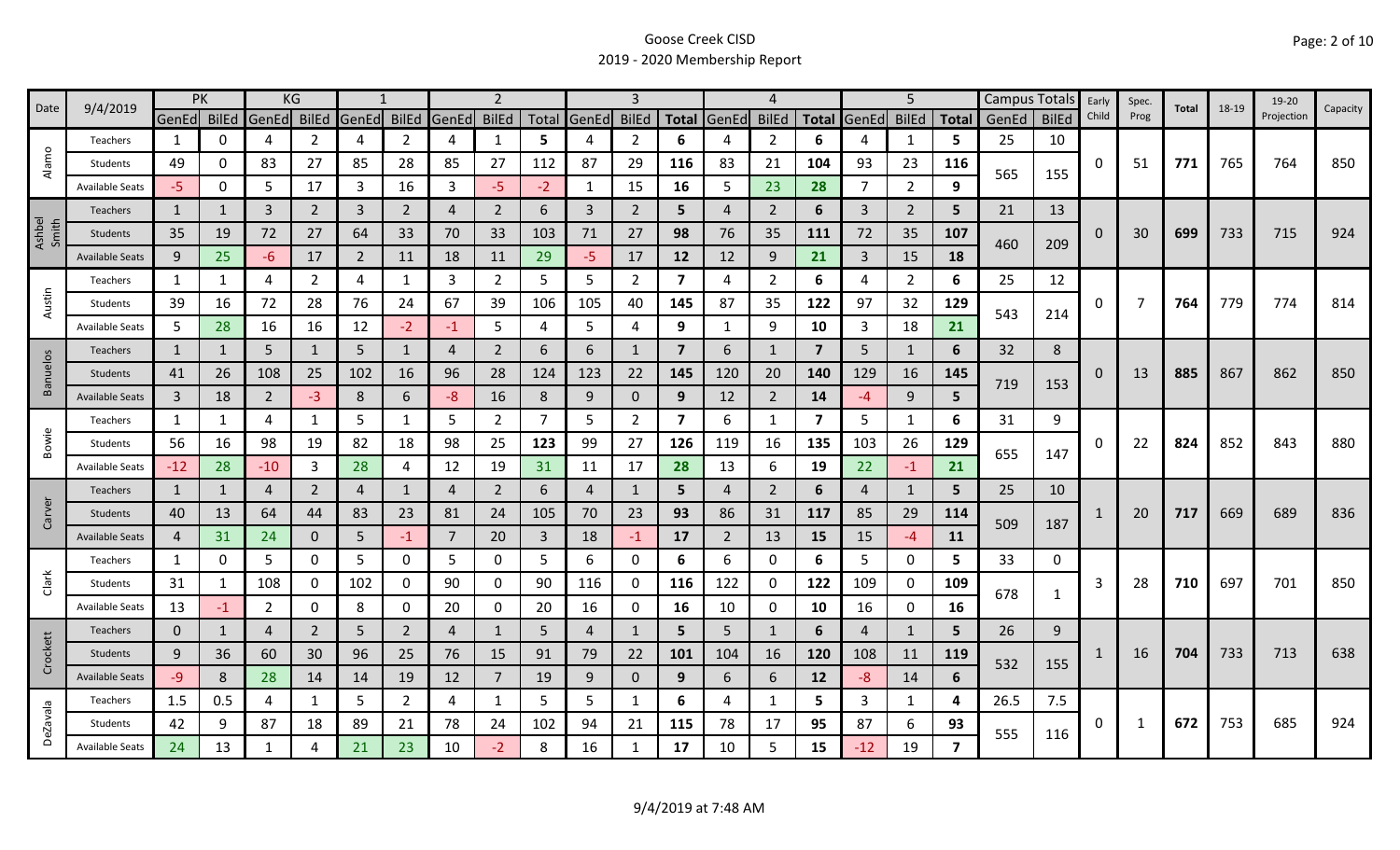| Date               | 9/4/2019               |                | PK           |       | KG             |       |                |                |                |      |                | 3              |      |                |                |                |                   | 5              |              | Campus Totals |                | Early       | Spec. | Total         | 18-19 | 19-20      | Capacity |
|--------------------|------------------------|----------------|--------------|-------|----------------|-------|----------------|----------------|----------------|------|----------------|----------------|------|----------------|----------------|----------------|-------------------|----------------|--------------|---------------|----------------|-------------|-------|---------------|-------|------------|----------|
|                    |                        | GenEd BilEd    |              | GenEd | <b>BilEd</b>   | GenEd | <b>BilEd</b>   | GenEd BilEd    |                |      | Total GenEd    | <b>BilEd</b>   |      | Total GenEd    | <b>BilEd</b>   |                | Total GenEd BilEd |                | Total        | GenEd         | <b>BilEd</b>   | Child       | Prog  |               |       | Projection |          |
|                    | <b>Teachers</b>        | 1.5            | 0.5          | 4     | 2              | 4     | 2              | 3              | 1              |      | 4              | 2              | 6    |                | 1              | 5.             | 4                 |                | 5            | 24.5          | 9.5            |             |       |               |       |            |          |
| Harlem             | <b>Students</b>        | 38             | 22           | 75    | 47             | 76    | 21             | 64             | 18             | 82   | 88             | 24             | 112  | 82             | 24             | 106            | 70                | 26             | 96           | 493           | 182            | 1           | 18    | 694           | 654   | 661        | 814      |
|                    | <b>Available Seats</b> | 28             | $\mathbf{0}$ | 13    | -3             | 12    | 23             | $\overline{2}$ | $\overline{4}$ | 6    | $\mathbf{0}$   | 20             | 20   | 6              | $-2$           | 4              | 30                | $-1$           | 29           |               |                |             |       |               |       |            |          |
| ш                  | Teachers               |                |              |       |                |       |                | 7              | $\overline{2}$ | 9    | 7              | $\overline{2}$ | 9    |                | 2              | 9              | 8                 | $\overline{2}$ | 10           | 29            | 8              |             |       |               |       |            |          |
| Highlands          | Students               |                |              |       |                |       |                | 163            | 36             | 199  | 147            | 41             | 188  | 143            | 43             | 186            | 183               | 45             | 228          | 636           | 165            | 0           | 10    | 811           | 835   | 811        | 814      |
|                    | <b>Available Seats</b> |                |              |       |                |       |                | -9             | 8              | -1   |                | 3              | 10   | 11             |                | 12             | 17                | 5              | 22           |               |                |             |       |               |       |            |          |
|                    | Teachers               | $\overline{2}$ | 1            | 8     | $\overline{2}$ | 8     | $\overline{2}$ |                |                |      |                |                |      |                |                |                |                   |                |              | 18            | 5              |             |       |               |       |            |          |
| Hopper             | Students               | 90             | 24           | 148   | 33             | 155   | 37             |                |                |      |                |                |      |                |                |                |                   |                |              |               |                |             | 15    | 503           | 492   | 490        | 462      |
|                    | <b>Available Seats</b> | $-2$           | 20           | 28    | 11             | 21    | $\overline{7}$ |                |                |      |                |                |      |                |                |                |                   |                |              | 393           | 94             |             |       |               |       |            |          |
|                    | Teachers               | $\mathbf{1}$   | 1            | 4     |                | 4     | $\overline{2}$ | 4              | $\overline{2}$ | 6    | 3              | 2              | 5    | 3              | 2              | 5.             | 4                 | 1              | 5            | 23            | 11             |             |       |               |       |            |          |
| <b>Lamar</b>       | Students               | 31             | 11           | 84    | 25             | 90    | 26             | 85             | 30             | 115  | 59             | 33             | 92   | 73             | 29             | 102            | 80                | 19             | 99           |               |                | 0           | 10    | 685           | 666   | 681        | 858      |
|                    | <b>Available Seats</b> | 13             | 33           | 4     | -3             | $-2$  | 18             | 3              | 14             | 17   | $\overline{7}$ | 11             | 18   | $-7$           | 15             | 8              | 20                | 6              | 26           | 502           | 173            |             |       |               |       |            |          |
|                    | <b>Teachers</b>        | 0.5            | 0.5          | 3     | $\mathbf{1}$   | 2     | 1              | 2              | $\overline{2}$ | 4    | 2              | 2              | 4    | 2              | 2              | 4              | 2                 | 1              | $\mathbf{3}$ | 13.5          | 9.5            |             |       |               |       |            |          |
| Jacinto            | Students               | 23             | 9            | 46    | 15             | 38    | 18             | 47             | 25             | 72   | 44             | 29             | 73   | 42             | 25             | 67             | 59                | 22             | 81           |               |                | $\mathbf 0$ |       | 442           | 437   | 453        | 528      |
| San                | <b>Available Seats</b> | $-1$           | 13           | 20    | 7              | 6     | 4              | -3             | 19             | 16   | $\mathbf{0}$   | 15             | 15   | $\overline{2}$ | 19             | 21             | $-9$              | 3              | -6           | 299           | 143            |             |       |               |       |            |          |
|                    | Teachers               | 1.5            | 0.5          | 5     |                | 6     | 1              | 4              | $\overline{2}$ | 6    | 5              | 1              | 6    | 5              |                | 6              | 6                 | 1              | 7            | 32.5          | 7.5            |             |       |               |       |            |          |
| Travis             | Students               | 47             | 10           | 122   | 16             | 120   | 22             | 113            | 26             | 139  | 99             | 25             | 124  | 118            | 12             | 130            | 131               | 22             | 153          |               |                | 0           | 10    | 893           | 889   | 887        | 880      |
|                    | <b>Available Seats</b> | 19             | 12           | $-12$ | 6              | 12    | 0              | $-25$          | 18             | $-7$ | 11             | -3             | 8    | -8             | 10             | $\overline{2}$ | 19                | 3              | 22           | 750           | 133            |             |       |               |       |            |          |
|                    | Teachers               | $\mathbf{1}$   | 0            | 5     |                | 5     |                | 5              | $\mathbf{1}$   | 6    | 5              |                | 6    | 5.             | $\overline{2}$ | $\overline{7}$ | 6                 | $\mathbf{1}$   | 7            | 32            | $\overline{7}$ |             |       |               |       |            |          |
| Victoria<br>Walker | <b>Students</b>        | 44             | $\mathbf{0}$ | 81    | 16             | 88    | 21             | 89             | 20             | 109  | 91             | 13             | 104  | 100            | 20             | 120            | 125               | 11             | 136          |               |                | 31          | 26    | 776           | 854   | 830        | 924      |
|                    | <b>Available Seats</b> | $\mathbf{0}$   | $\Omega$     | 29    | 6.             | 22    |                | 21             | $\overline{2}$ | 23   | 19             | 9              | 28   | 10             | 24             | 34             | 25                | 14             | 39           | 618           | 101            |             |       |               |       |            |          |
|                    | Teachers               | 16             | 10           | 66    | 21             | 69    | 21             | 62             | 23             | 85   | 68             | 22             | 90   | 69             | 22             | 91             | 67                | 17             | 84           | 417           | 136            | 38          | 277   |               |       |            |          |
| Total              | Students               | 615            | 212          | 1308  | 370            | 1346  | 333            | 1302           | 370            | 1672 | 1372           | 376            | 1748 | 1433           | 344            | 1777           | 1531              | 323            | 1854         | 8,907         | 2328           |             |       | 11,550 11,675 |       | 11,559     | 12,846   |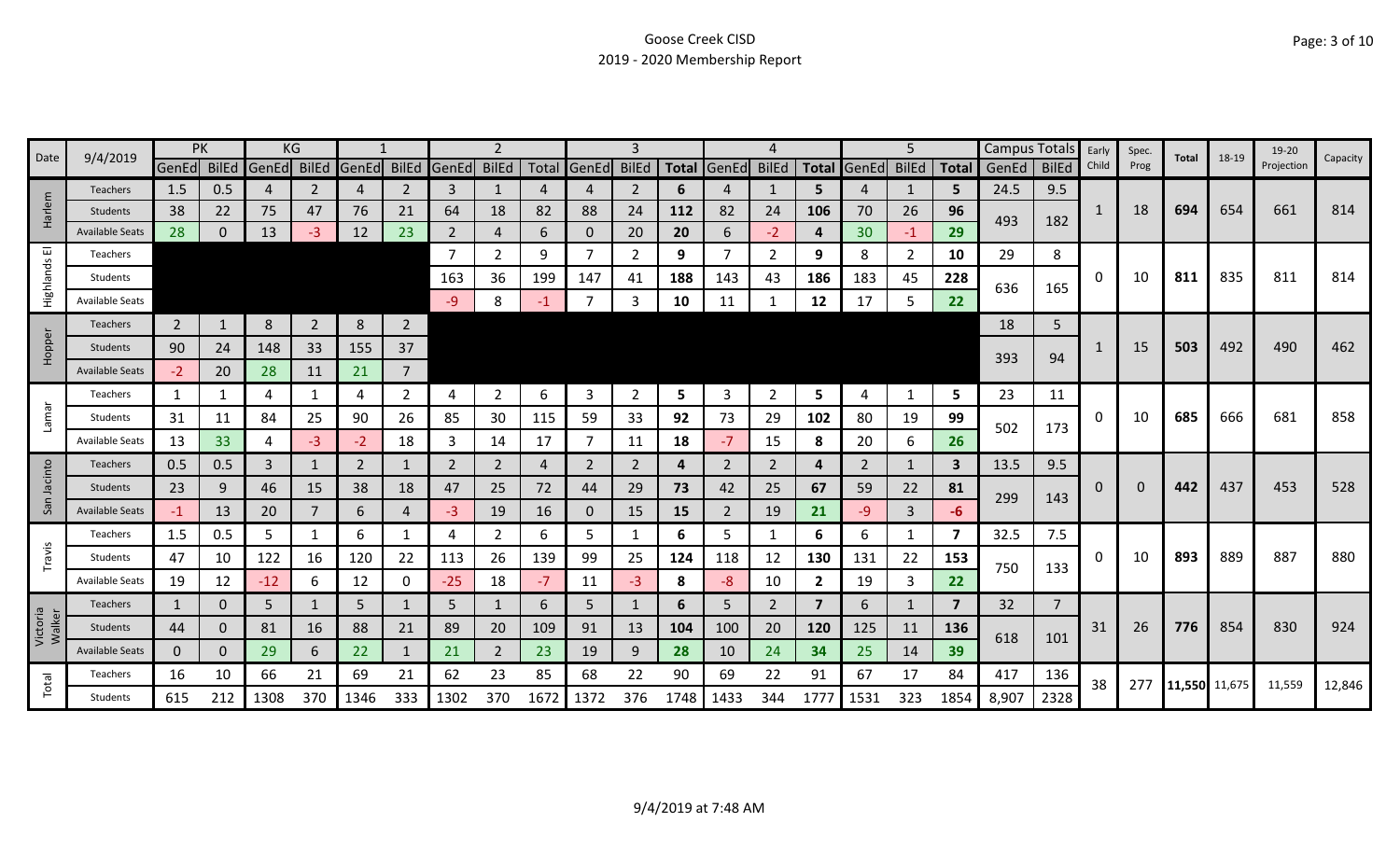| Page: 4 of 10 |  |
|---------------|--|
|---------------|--|

| <b>Campus</b> | $6\phantom{1}$ | $\overline{\mathbf{z}}$ | 8                   | 9                   | 10          | 11    | 12          |                   |      |        | <b>Campus Totals</b>                  |          |
|---------------|----------------|-------------------------|---------------------|---------------------|-------------|-------|-------------|-------------------|------|--------|---------------------------------------|----------|
|               |                |                         |                     |                     |             |       |             | <b>Enrollment</b> |      |        | Core Ratio   18-19   19-20 Projection | Capacity |
| <b>BJS</b>    | 355            | 298                     | 324                 |                     |             |       |             | 977               | 22.2 | 944    | 1,010                                 | 958      |
| CBJ           | 334            | 370                     | 361                 |                     |             |       |             | 1,065             | 24.8 | 1,083  | 1,057                                 | 1,198    |
| GJS           | 402            | 374                     | 373                 |                     |             |       |             | 1,149             | 24.4 | 1,117  | 1,149                                 | 1,164    |
| HMJ           | 346            | 348                     | 324                 |                     |             |       |             | 1,018             | 21.2 | 988    | 1,046                                 | 1,176    |
| <b>HJS</b>    | 418            | 418                     | 372                 |                     |             |       |             | 1,208             | 25.2 | 1,188  | 1,213                                 | 1,272    |
| REL           |                |                         |                     | 480                 | 473         | 394   | 458         | 1,805             | 26.2 | 1,757  | 1,798                                 | 1,968    |
| <b>RSS</b>    |                |                         |                     | 529                 | 558         | 531   | 529         | 2,147             | 29.8 | 2,248  | 2,137                                 | 2,554    |
| GCM           |                |                         |                     | 532                 | 543         | 568   | 475         | 2,118             | 26.8 | 2,117  | 2,148                                 | 2,536    |
| PHC           | $\mathbf 0$    | $\mathsf{O}$            | $\mathsf{O}\xspace$ | $\mathsf{O}\xspace$ | $\mathbf 0$ | 23    | 89          | 112               | 6.6  | 101    | 35                                    |          |
| Impact        |                |                         |                     | 112                 | 104         | 102   | 95          | 413               | 24.3 | 405    | 396                                   |          |
| Point         | $\mathbf{1}$   | $\mathbf{1}$            | 9                   | $2^{\circ}$         | 8           | 14    | 6           | 41                | 3.6  | 45     | 40                                    |          |
| <b>SCTHS</b>  |                |                         |                     | 107                 | 71          | 61    | $\mathbf 0$ | 239               | 19.9 | 160    | 230                                   |          |
| Total         | 1,856          | 1,809                   | 1,763               | 1,762               | 1,757       | 1,693 | 1,652       | 12,292            |      | 12,153 | 12,259                                |          |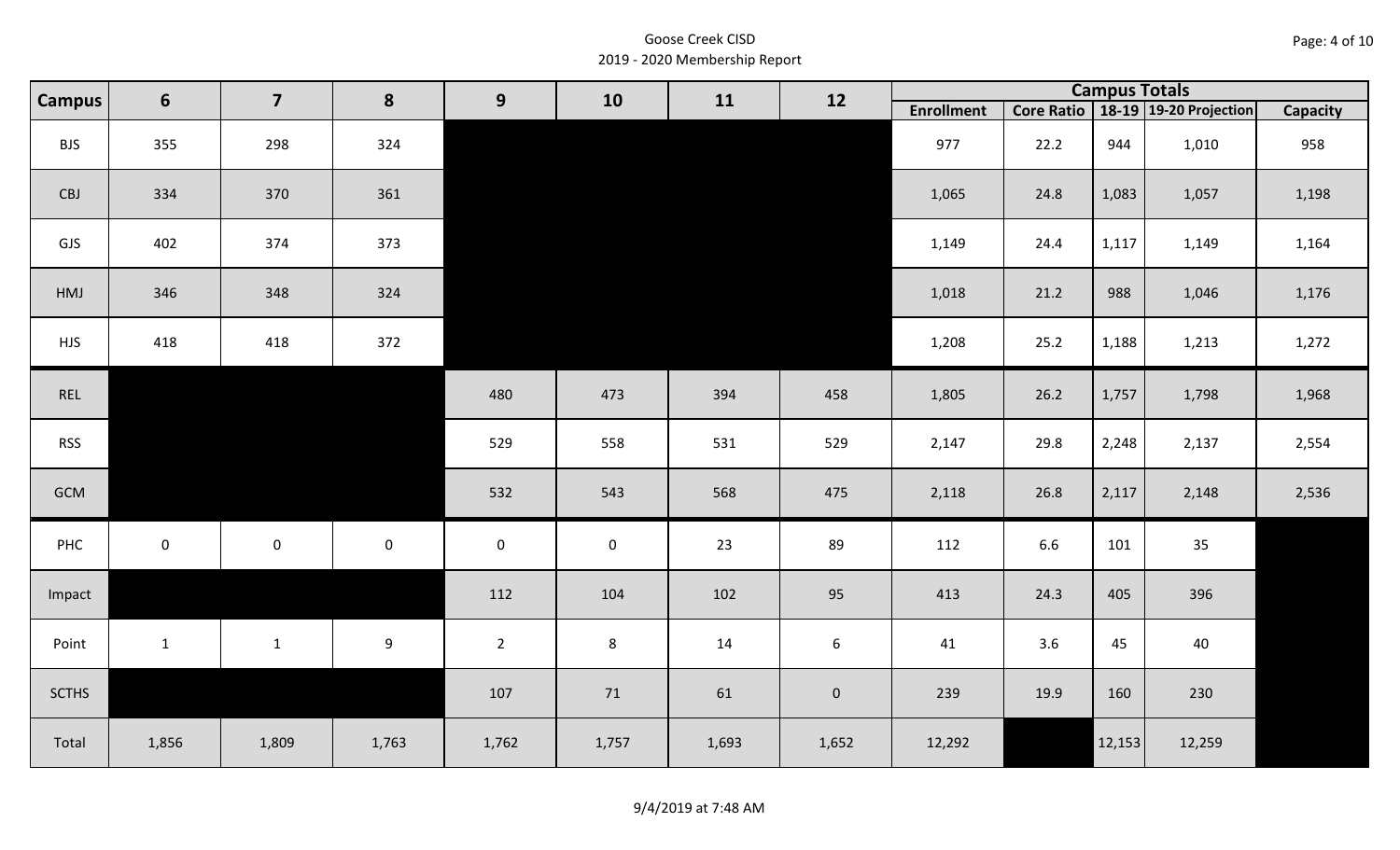|                     | Total               | No Code             | Speech Only  | Mainstream  | Self-Cont<br>50-60% | Self-Cont<br>$>60\%$ | <b>EC SpEd Program</b> | Homebound      |  |
|---------------------|---------------------|---------------------|--------------|-------------|---------------------|----------------------|------------------------|----------------|--|
| Alamo               | $\overline{0}$      | $\mathbf{0}$        | $\mathbf{0}$ | $\pmb{0}$   | $\pmb{0}$           | $\pmb{0}$            | $\mathbf 0$            | $\mathbf 0$    |  |
| Ashbel Smith        | 19                  | $\overline{2}$      | $\mathsf 0$  | $\pmb{0}$   | $\pmb{0}$           | $\mathbf{1}$         | 16                     | $\pmb{0}$      |  |
| Austin              | $\mathbf{1}$        | $\mathbf 1$         | $\mathbf 0$  | $\pmb{0}$   | $\pmb{0}$           | $\pmb{0}$            | $\pmb{0}$              | $\mathbf 0$    |  |
| Banuelos            | 11                  | $\overline{2}$      | $\pmb{0}$    | $\pmb{0}$   | $\pmb{0}$           | $\pmb{0}$            | 9                      | $\pmb{0}$      |  |
| Bowie               | $6\phantom{1}$      | $\mathbf 0$         | $\mathbf{0}$ | $\mathbf 0$ | $\mathbf 0$         | $2^{\circ}$          | $\overline{4}$         | $\mathbf 0$    |  |
| Carver              | $\overline{7}$      | $\mathbf{1}$        | $\pmb{0}$    | $\pmb{0}$   | $\mathbf{1}$        | $\mathbf{1}$         | $\overline{4}$         | $\pmb{0}$      |  |
| Clark               | 14                  | $\mathbf{1}$        | $\mathbf 0$  | $\pmb{0}$   | $1\,$               | $5\phantom{.0}$      | $\overline{5}$         | $\overline{2}$ |  |
| Crockett            | 6                   | $\mathsf 0$         | $\pmb{0}$    | $\pmb{0}$   | $\pmb{0}$           | $\mathbf{3}$         | $\overline{2}$         | $\pmb{0}$      |  |
| DeZavala            | $\mathbf 0$         | $\mathbf 0$         | $\mathbf 0$  | $\pmb{0}$   | $\pmb{0}$           | $\pmb{0}$            | $\pmb{0}$              | $\pmb{0}$      |  |
| Harlem              | $\bf 8$             | $\pmb{0}$           | $\mathbf{1}$ | $\pmb{0}$   | $\pmb{0}$           | $\pmb{0}$            | $\overline{7}$         | $\pmb{0}$      |  |
| <b>Highlands El</b> | $\mathbf 0$         | $\mathbf 0$         | $\mathbf 0$  | $\pmb{0}$   | $\pmb{0}$           | $\pmb{0}$            | $\pmb{0}$              | $\mathbf 0$    |  |
| Hopper              | $\bf 8$             | $\mathsf{O}\xspace$ | $\mathbf{1}$ | $\pmb{0}$   | $\pmb{0}$           | $\mathbf 1$          | $\boldsymbol{6}$       | $\pmb{0}$      |  |
| Lamar               | $2^{\circ}$         | $\overline{2}$      | $\mathbf 0$  | $\pmb{0}$   | $\pmb{0}$           | $\pmb{0}$            | $\pmb{0}$              | $\pmb{0}$      |  |
| San Jacinto         | $\mathsf{O}\xspace$ | $\pmb{0}$           | $\pmb{0}$    | $\pmb{0}$   | $\pmb{0}$           | $\pmb{0}$            | $\pmb{0}$              | $\pmb{0}$      |  |
| Travis              | $\overline{4}$      | $\mathbf{1}$        | $\mathbf 0$  | $\pmb{0}$   | $\pmb{0}$           | $\pmb{0}$            | $\overline{3}$         | $\mathbf 0$    |  |
| Victoria Walker     | 35                  | $\pmb{4}$           | 31           | $\pmb{0}$   | $\pmb{0}$           | $\pmb{0}$            | $\pmb{0}$              | $\pmb{0}$      |  |
| District            | 121                 | 14                  | 33           | $\pmb{0}$   | $\overline{2}$      | 13                   | 56                     | $\overline{2}$ |  |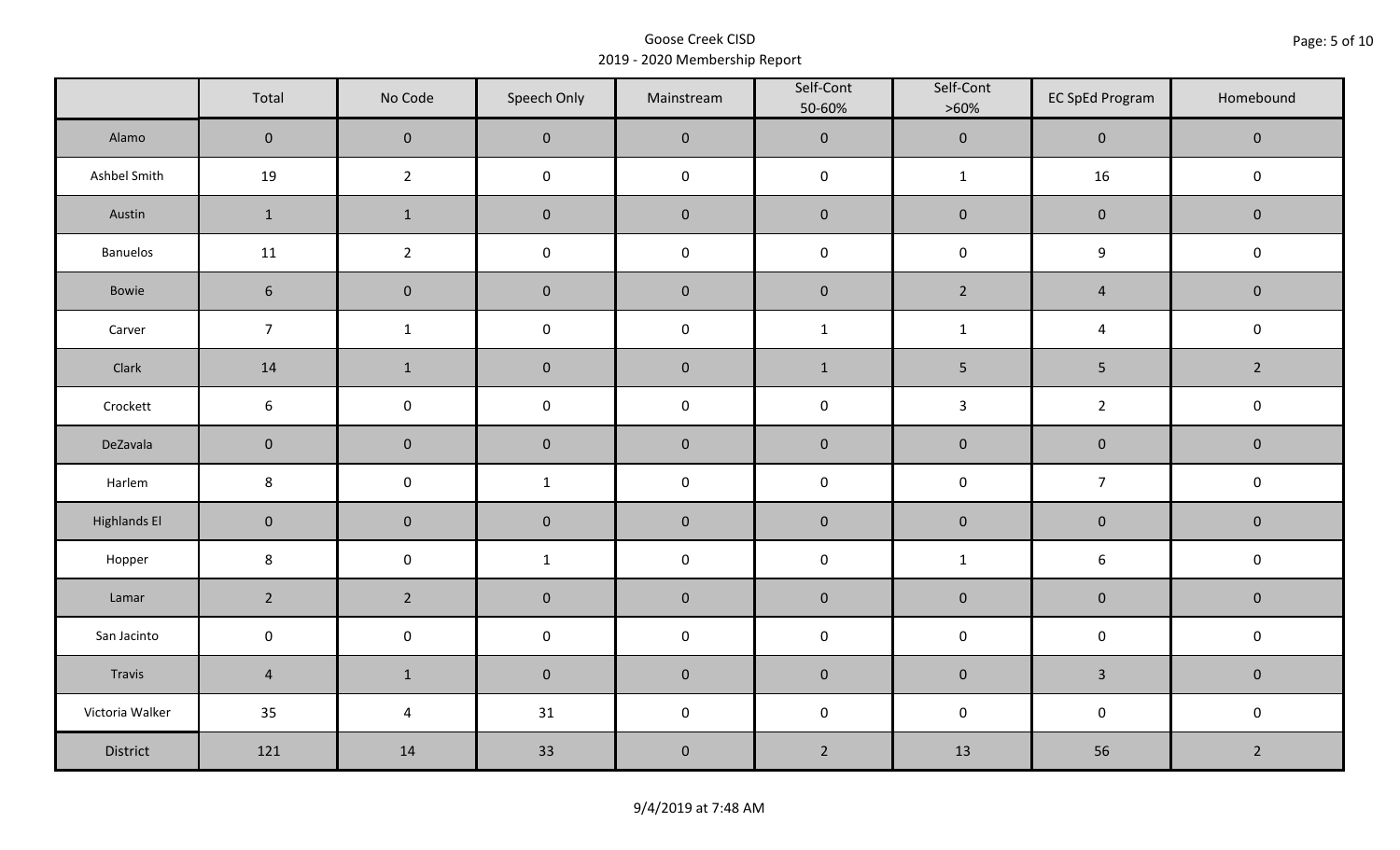| Date                                |              | PK                 |              | KG              |     | $\mathbf{1}$       |                    | $\overline{2}$ |                     | $\overline{3}$  |                |             | $\overline{4}$  |                |                  | $\overline{5}$  |                |                    | <b>Campus Totals</b> |                |
|-------------------------------------|--------------|--------------------|--------------|-----------------|-----|--------------------|--------------------|----------------|---------------------|-----------------|----------------|-------------|-----------------|----------------|------------------|-----------------|----------------|--------------------|----------------------|----------------|
|                                     |              | Bilingual Bil Gate | Bilingual    | <b>Bil Gate</b> |     | Bilingual Bil Gate | Bilingual Bil Gate |                | Bilingual           | <b>Bil Gate</b> | <b>NAC</b>     | Bilingual   | <b>Bil Gate</b> | <b>NAC</b>     | <b>Bilingual</b> | <b>Bil Gate</b> | <b>NAC</b>     | Bilingual Bil Gate |                      | <b>NAC</b>     |
| Alamo                               | $\mathbf 0$  | 0                  | 27           | $\mathbf 0$     | 27  | $\mathbf{1}$       | 25                 | $\overline{2}$ | 35                  | $\overline{3}$  | 8              | 36          | $\overline{4}$  | 19             | 29               | $\overline{3}$  | 9              | 179                | 13                   | 36             |
| Ashbel<br>Smith                     | 19           | $\mathbf{0}$       | 28           | $\overline{0}$  | 33  | $\overline{0}$     | 31                 | $\overline{2}$ | 25                  | $2^{\circ}$     | 19             | 33          | $\overline{3}$  | 9              | 35               | $\overline{0}$  | 36             | 204                | $\overline{7}$       | 0              |
| Austin                              | 16           | $\mathbf 0$        | 28           | $\mathbf 0$     | 21  | $\overline{3}$     | 34                 | 6              | 37                  | $\overline{3}$  | 9              | 34          | $\mathbf{1}$    | 36             | 32               | $\overline{0}$  | $\mathbf 0$    | 202                | 13                   | 0              |
| <b>Banuelos</b>                     | 26           | $\mathbf{0}$       | 25           | $\mathbf{0}$    | 16  | $\overline{0}$     | 24                 | $\overline{4}$ | 21                  | $\mathbf{1}$    | 36             | 14          | 6               | $\overline{0}$ | 16               | $\overline{0}$  | $\overline{0}$ | 142                | 11                   | $\overline{0}$ |
| Bowie                               | 16           | $\mathbf 0$        | 20           | $\mathsf{O}$    | 18  | $\mathbf 0$        | 25                 | $\mathbf 0$    | 25                  | $2^{\circ}$     | $\mathbf 0$    | 17          | $\mathbf 0$     | $\mathbf 0$    | 26               | $\mathbf 0$     | $\mathbf 0$    | 147                | $\overline{2}$       | 0              |
| Carver                              | 13           | $\mathbf{0}$       | $\mathbf{0}$ | $\mathbf 0$     | 23  | $\overline{0}$     | 23                 | $\mathbf{1}$   | 21                  | $2^{\circ}$     | $\overline{0}$ | 30          | $\mathbf{1}$    | $\overline{0}$ | 29               | $\overline{0}$  | $\mathbf{0}$   | 139                | $\overline{4}$       | $\overline{0}$ |
| Clark                               | $\mathbf{1}$ | $\mathbf 0$        | 0            | $\mathbf 0$     | 0   | 0                  | $\mathbf 0$        | $\mathbf 0$    | $\mathsf{O}\xspace$ | $\mathsf{O}$    | $\mathbf 0$    | $\mathbf 0$ | $\mathsf{O}$    | $\mathbf 0$    | $\mathbf 0$      | $\mathbf 0$     | $\mathbf 0$    | $\mathbf{1}$       | $\mathbf 0$          | 0              |
| Crockett                            | 36           | $\mathbf{0}$       | 30           | $\mathbf 0$     | 23  | $\overline{3}$     | 11                 | $\overline{4}$ | 21                  | $\mathbf{1}$    | $\overline{0}$ | 15          | $\mathbf{1}$    | $\overline{0}$ | 11               | $\overline{0}$  | $\mathbf{0}$   | 147                | 9                    | $\overline{0}$ |
| DeZavala                            | 9            | $\mathbf 0$        | 18           | $\mathsf{O}$    | 20  | $\mathbf{1}$       | 22                 | $2^{\circ}$    | 21                  | $\mathsf{O}$    | $\mathbf 0$    | 16          | $\mathbf{1}$    | $\mathbf 0$    | 6                | $\mathbf 0$     | $\mathbf 0$    | 112                | 4                    | $\mathbf 0$    |
| Harlem                              | 22           | $\mathbf 0$        | $\mathbf{3}$ | $\mathbf 0$     | 21  | $\mathbf 0$        | 15                 | $\mathbf{3}$   | 22                  | $2^{\circ}$     | $\overline{0}$ | 24          | $\overline{0}$  | $\overline{0}$ | 24               | $2^{\circ}$     | $\overline{0}$ | 131                | $\overline{7}$       | $\mathbf{0}$   |
| Highlands<br>$\mathsf{E}\mathsf{I}$ |              |                    |              |                 |     |                    | 36                 | $\mathbf 0$    | 40                  | $\mathbf{1}$    | $\mathbf 0$    | 42          | $\mathbf{1}$    | $\mathsf{O}$   | 46               | $\mathsf{O}$    | $\mathbf 0$    | 164                | $\overline{2}$       | $\mathbf 0$    |
| Hopper                              | 24           | $\mathbf{0}$       | 33           | $\overline{0}$  | 36  | $\mathbf{1}$       |                    |                |                     |                 |                |             |                 |                |                  |                 |                | 93                 | $\mathbf{1}$         | $\mathbf 0$    |
| Lamar                               | 11           | $\mathbf 0$        | 25           | $\mathbf 0$     | 25  | $\mathbf{1}$       | 25                 | 5 <sup>1</sup> | 31                  | $2^{\circ}$     | $\mathbf 0$    | 28          | $\mathbf{1}$    | $\mathsf{O}$   | 17               | $2^{\circ}$     | $\mathbf 0$    | 162                | 11                   | $\mathbf 0$    |
| San Jacinto                         | 9            | $\mathbf{0}$       | 15           | $\mathbf{0}$    | 16  | $\overline{2}$     | 22                 | $\overline{3}$ | 28                  | $\mathbf{1}$    | $\overline{0}$ | 24          | $\mathbf{1}$    | $\overline{0}$ | 22               | $\overline{0}$  | $\mathbf{0}$   | 136                | $\overline{7}$       | $\overline{0}$ |
| Travis                              | 10           | $\mathbf 0$        | 16           | $\mathbf 0$     | 22  | $\mathbf 0$        | 25                 | $\mathbf{1}$   | 22                  | $\mathbf{3}$    | $\mathbf 0$    | 11          | $\mathbf{1}$    | $\mathbf 0$    | 21               | $\mathbf{1}$    | $\mathbf 0$    | 127                | 6                    | $\mathbf 0$    |
| Victoria<br>Walker                  | $\mathbf{0}$ | $\mathbf 0$        | 16           | $\mathbf{0}$    | 20  | $\overline{3}$     | 21                 | $\overline{0}$ | 12                  | $2^{\circ}$     | $\mathbf 0$    | 20          | $\overline{0}$  | $\overline{0}$ | 12               | $\mathbf{0}$    | $\mathbf{0}$   | 101                | 5                    | $\mathbf{0}$   |
| Total                               | 212          | $\mathbf 0$        | 284          | $\mathbf 0$     | 321 | 15                 | 339                | 33             | 361                 | 25              | 72             | 344         | 21              | 64             | 326              | 8               | 45             | 2187               | 102                  | 36             |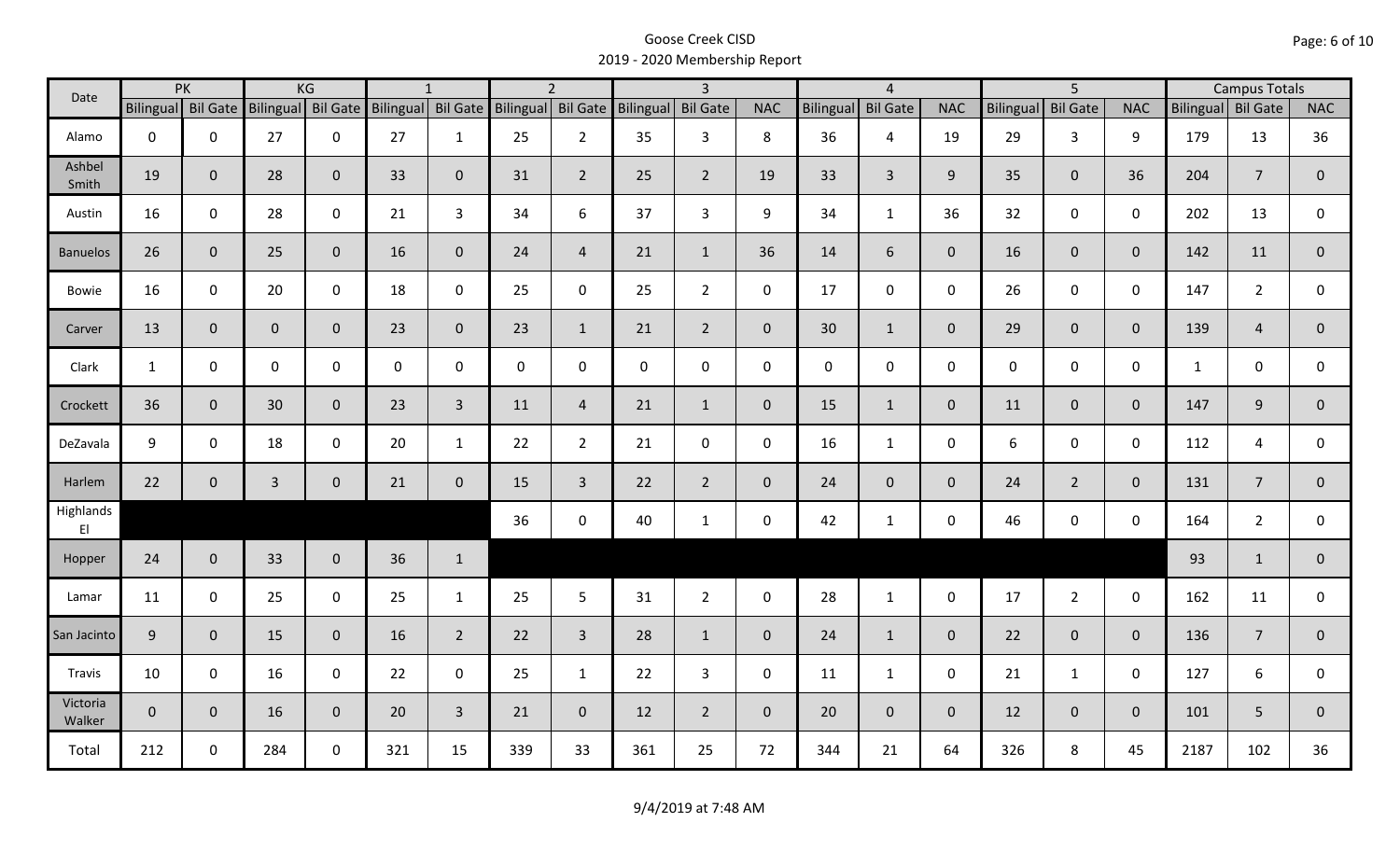| Date                |                | PK                  |                     | KG              |                | $\overline{1}$  |                | $\overline{2}$  |                | $\overline{3}$  |                | $\overline{4}$  |                | $\overline{5}$  |             | <b>Campus Totals</b> |
|---------------------|----------------|---------------------|---------------------|-----------------|----------------|-----------------|----------------|-----------------|----------------|-----------------|----------------|-----------------|----------------|-----------------|-------------|----------------------|
|                     | <b>GATE</b>    | <b>Bil GATE</b>     | <b>GATE</b>         | <b>Bil GATE</b> | <b>GATE</b>    | <b>Bil GATE</b> | <b>GATE</b>    | <b>Bil GATE</b> | <b>GATE</b>    | <b>Bil GATE</b> | <b>GATE</b>    | <b>Bil GATE</b> | <b>GATE</b>    | <b>Bil GATE</b> | <b>GATE</b> | <b>Bil GATE</b>      |
| Alamo               | $\mathbf 0$    | $\mathbf 0$         | $\mathbf 0$         | $\mathbf 0$     | $\overline{7}$ | $\mathbf{1}$    | 9              | $\overline{2}$  | 14             | $\mathbf{3}$    | 13             | $\overline{4}$  | 12             | $\mathbf{3}$    | 55          | 13                   |
| <b>Ashbel Smith</b> | $\mathbf{0}$   | $\mathbf{0}$        | $\mathbf 0$         | $\overline{0}$  | 10             | $\mathbf 0$     | $\overline{4}$ | $\overline{2}$  | 6              | $\overline{2}$  | $\overline{4}$ | $\mathbf{3}$    | $\overline{4}$ | $\mathbf{0}$    | 28          | $\overline{7}$       |
| Austin              | $\mathbf 0$    | $\mathbf 0$         | $\mathbf 0$         | $\mathbf 0$     | 11             | $\overline{3}$  | 10             | 6               | 27             | $\mathbf{3}$    | 17             | $\mathbf{1}$    | 22             | $\mathbf 0$     | 87          | 13                   |
| <b>Banuelos</b>     | $\overline{0}$ | $\mathbf 0$         | $\mathbf 0$         | $\overline{0}$  | 14             | $\overline{0}$  | 8              | $\overline{4}$  | 17             | $\mathbf{1}$    | 22             | 6               | 22             | $\mathbf 0$     | 83          | 11                   |
| Bowie               | $\mathbf 0$    | $\mathbf 0$         | $\mathbf 0$         | $\mathbf 0$     | $2^{\circ}$    | $\mathbf 0$     | $\mathbf{3}$   | $\mathbf 0$     | 9              | $2^{\circ}$     | 9              | 0               | 6              | $\mathbf 0$     | 29          | $\overline{2}$       |
| Carver              | $\overline{0}$ | $\mathbf{0}$        | $\mathbf 0$         | $\overline{0}$  | $\mathbf{1}$   | $\overline{0}$  | $\mathbf{1}$   | $\mathbf{1}$    | 5 <sup>1</sup> | $2^{\circ}$     | $\overline{4}$ | $\mathbf{1}$    | $8\phantom{1}$ | $\overline{0}$  | 19          | $\overline{4}$       |
| Clark               | $\mathbf 0$    | $\mathbf 0$         | $\mathbf 0$         | $\mathbf 0$     | 9              | $\mathbf 0$     | 14             | $\mathbf 0$     | 14             | $\mathbf 0$     | 18             | $\mathbf 0$     | 15             | $\mathbf 0$     | 70          | $\mathsf 0$          |
| Crockett            | $\overline{0}$ | $\mathbf 0$         | $\mathsf{O}\xspace$ | $\overline{0}$  | $\mathbf{3}$   | $\overline{3}$  | $\overline{3}$ | $\overline{a}$  | 7 <sup>7</sup> | $\mathbf{1}$    | 18             | $\mathbf{1}$    | 13             | $\mathbf 0$     | 44          | $\mathsf 9$          |
| DeZavala            | $\mathbf 0$    | $\mathbf 0$         | $\pmb{0}$           | $\mathbf 0$     | $\overline{4}$ | $\mathbf{1}$    | $\overline{2}$ | $\overline{2}$  | 10             | $\mathbf 0$     | 10             | $\mathbf{1}$    | $\overline{7}$ | $\mathbf 0$     | 33          | $\overline{a}$       |
| Harlem              | $\overline{0}$ | $\mathsf{O}\xspace$ | $\pmb{0}$           | $\mathbf 0$     | $\overline{2}$ | $\mathbf 0$     | 8              | $\overline{3}$  | 11             | $\overline{2}$  | 11             | $\mathbf 0$     | 13             | $\overline{2}$  | 45          | $\overline{7}$       |
| Highlands El        |                |                     |                     |                 |                |                 | 12             | $\mathbf 0$     | 13             | $\mathbf{1}$    | 14             | $\mathbf{1}$    | 17             | $\mathbf 0$     | 56          | $\overline{2}$       |
| Hopper              | $\overline{0}$ | $\overline{0}$      | $\mathbf 0$         | $\overline{0}$  | 13             | $\mathbf{1}$    |                |                 |                |                 |                |                 |                |                 | 13          | $\mathbf{1}$         |
| Lamar               | $\mathbf 0$    | $\mathbf 0$         | $\mathsf 0$         | $\mathbf 0$     | $2^{\circ}$    | $\mathbf{1}$    | $\mathbf{3}$   | 5               | 5              | $\overline{2}$  | $\overline{4}$ | $\mathbf{1}$    | $\overline{7}$ | $2^{\circ}$     | 21          | 11                   |
| San Jacinto         | $\mathbf{0}$   | $\mathbf{0}$        | $\mathbf 0$         | $\mathbf 0$     | $\overline{2}$ | $\overline{2}$  | $\overline{4}$ | $\mathbf{3}$    | $\overline{2}$ | $\mathbf{1}$    | $\mathbf{1}$   | $\mathbf{1}$    | 6              | $\mathbf 0$     | 15          | $\overline{7}$       |
| Travis              | $\mathbf 0$    | $\mathbf 0$         | $\mathsf 0$         | $\mathbf 0$     | $\mathbf{1}$   | $\mathbf 0$     | $\overline{7}$ | $\mathbf{1}$    | 10             | $\mathbf{3}$    | 15             | $\mathbf{1}$    | 10             | $\mathbf{1}$    | 43          | 6                    |
| Victoria<br>Walker  | $\overline{0}$ | $\overline{0}$      | $\mathbf 0$         | $\overline{0}$  | 9              | $\overline{3}$  | 15             | $\mathbf{0}$    | 17             | $2^{\circ}$     | 18             | $\overline{0}$  | 20             | $\overline{0}$  | 79          | 5                    |
| Total               | $\mathbf 0$    | $\mathbf 0$         | $\mathsf{O}$        | $\mathbf 0$     | 90             | 15              | 103            | 33              | 167            | 25              | 178            | 21              | 182            | 8               | 720         | 102                  |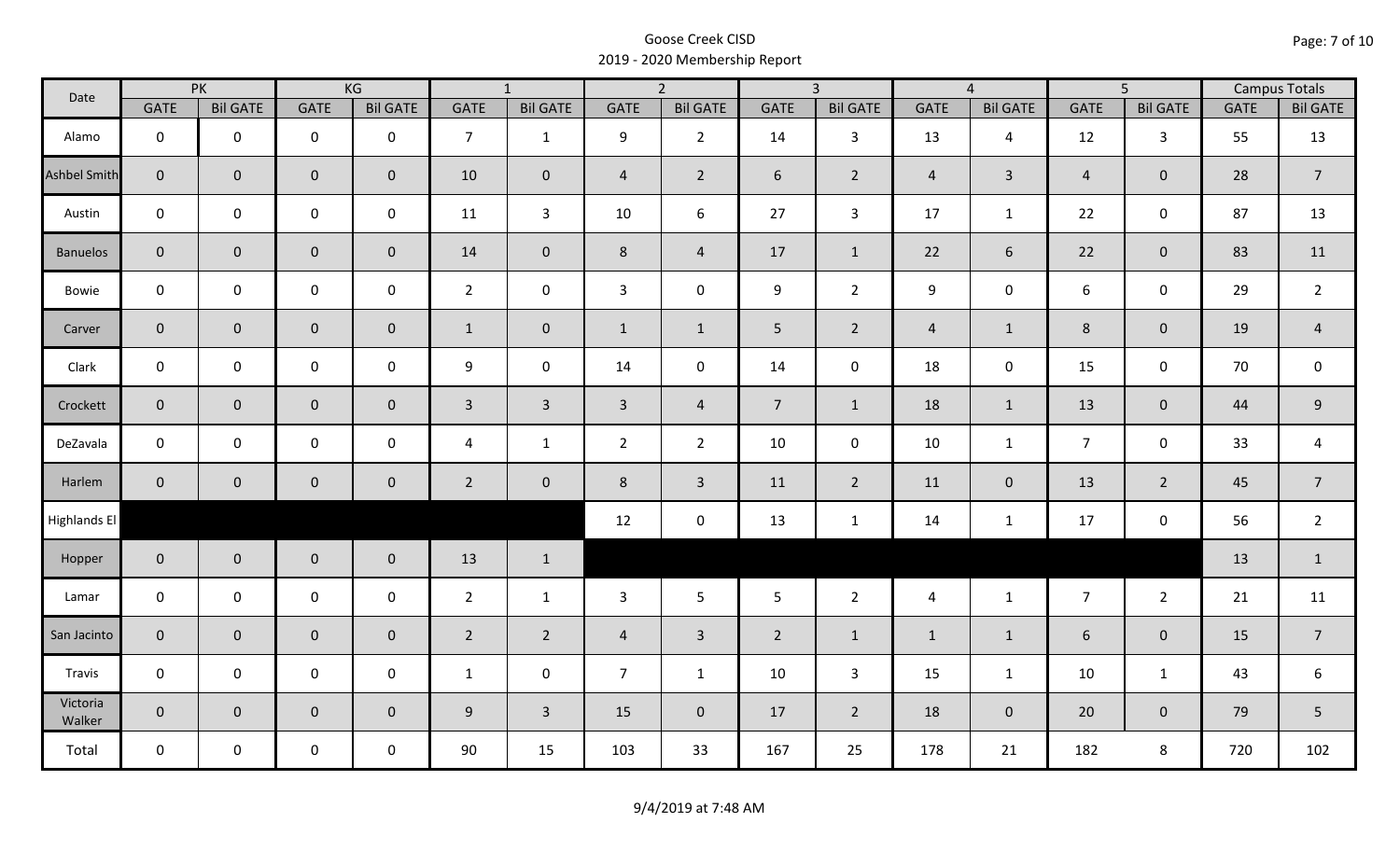|                     | Speech Only    | Inclusion        | Resource <21%  | Resource<br>21-50% | Self-Cont<br>50-60% | Self-Cont<br>$>60\%$ | <b>EC SpEd Program</b> | Homebound      |
|---------------------|----------------|------------------|----------------|--------------------|---------------------|----------------------|------------------------|----------------|
|                     | $\mathbf 0$    | 40               | 41             | 42                 | 43                  | 44                   | 45                     | $\mathbf{1}$   |
| Alamo               | 16             | 12               | 20             | $\overline{2}$     | $\pmb{0}$           | 15                   | $\pmb{0}$              | $\mathbf 0$    |
| Ashbel Smith        | 24             | $10\,$           | $\overline{7}$ | $\,8\,$            | $\mathbf{1}$        | 12                   | 18                     | 0              |
| Austin              | 25             | 8                | 31             | $\mathbf{1}$       | $\pmb{0}$           | $\overline{7}$       | $\pmb{0}$              | $\overline{0}$ |
| <b>Banuelos</b>     | 32             | $\overline{4}$   | 28             | 11                 | $\pmb{0}$           | $\overline{2}$       | 11                     | $\mathbf 0$    |
| <b>Bowie</b>        | 20             | 5                | 30             | 5                  | $1\,$               | 18                   | $\overline{a}$         | $\pmb{0}$      |
| Carver              | 23             | 5                | $9\,$          | 10                 | $\overline{3}$      | 12                   | 8                      | $\mathbf{1}$   |
| Clark               | 24             | $\boldsymbol{8}$ | 20             | 5                  | $\sqrt{4}$          | 23                   | 5                      | $\overline{2}$ |
| Crockett            | 30             | 15               | 21             | 5                  | $\pmb{0}$           | 11                   | 5                      | 0              |
| DeZavala            | 27             | 12               | 12             | $\overline{7}$     | $\pmb{0}$           | $\mathbf{1}$         | $\pmb{0}$              | $\overline{0}$ |
| Harlem              | 18             | $6\,$            | 34             | $\overline{2}$     | $\mathbf 1$         | 11                   | $\overline{7}$         | 0              |
| <b>Highlands El</b> | 19             | 20               | 21             | 12                 | $\pmb{0}$           | 10                   | $\pmb{0}$              | $\overline{0}$ |
| Hopper              | 22             | $\overline{4}$   | $\overline{3}$ | $\mathsf{3}$       | $\pmb{0}$           | 6                    | 9                      | 0              |
| Lamar               | 13             | $\overline{4}$   | 19             | $\sqrt{4}$         | $\overline{2}$      | 10                   | $\pmb{0}$              | $\mathbf 0$    |
| San Jacinto         | 14             | $\overline{3}$   | 24             | $\mathbf{1}$       | $\pmb{0}$           | $\pmb{0}$            | $\pmb{0}$              | 0              |
| Travis              | 26             | $\overline{4}$   | 25             | $6\,$              | $\pmb{0}$           | $\overline{7}$       | $\overline{3}$         | $\mathbf 0$    |
| Victoria Walker     | 62             | 9                | 13             | $\boldsymbol{6}$   | $\mathbf 1$         | 26                   | $\pmb{0}$              | 0              |
| <b>BJS</b>          | $\overline{4}$ | 56               | 20             | 24                 | 16                  | $\overline{4}$       | $\mathbf 0$            | $\mathbf{1}$   |
| CBJ                 | 9              | 52               | 22             | 15                 | 16                  | 24                   | $\pmb{0}$              | 0              |
| GJS                 | $\overline{4}$ | 46               | 18             | 18                 | 20                  | 22                   | $\mathbf 0$            | $\mathbf{1}$   |
| HMJ                 | $\overline{4}$ | 53               | 10             | 34                 | 21                  | 14                   | $\pmb{0}$              | 0              |
| <b>HJS</b>          | $\mathbf{1}$   | 45               | 9              | 17                 | 18                  | 26                   | $\pmb{0}$              | $\overline{2}$ |
| <b>REL</b>          | $\mathbf{1}$   | 99               | 40             | 47                 | $\boldsymbol{6}$    | 44                   | $\pmb{0}$              | $\mathbf{1}$   |
| <b>RSS</b>          | 5              | 90               | 35             | 41                 | $\overline{7}$      | 39                   | $\pmb{0}$              | $\mathbf{1}$   |
| GCM                 | $\mathsf 0$    | 138              | 26             | 49                 | 5                   | 21                   | $\pmb{0}$              | $\mathbf{1}$   |
| Impact              | $\mathbf{1}$   | $\overline{3}$   | $\mathbf{1}$   | $\mathbf 0$        | $\pmb{0}$           | $\mathbf 0$          | $\mathbf 0$            | $\overline{0}$ |
| <b>Stuart CTHS</b>  | $\mathsf 0$    | 29               | $\pmb{0}$      | $\pmb{0}$          | $\pmb{0}$           | $\pmb{0}$            | $\pmb{0}$              | 0              |
| PHC                 | $\mathbf 0$    | 12               | $1\,$          | $\pmb{0}$          | $\pmb{0}$           | $\pmb{0}$            | $\pmb{0}$              | $\pmb{0}$      |
| Point               | $\mathbf 0$    | $\mathbf 0$      | $\mathbf 0$    | $\boldsymbol{0}$   | $\pmb{0}$           | $\mathbf 0$          | $\mathbf 0$            | 0              |
| Elementary          | 395            | 129              | 317            | 88                 | 13                  | 171                  | 70                     | $\overline{3}$ |
| Secondary           | 29             | 623              | 182            | 245                | 109                 | 194                  | $\mathbf 0$            | $\overline{7}$ |
| <b>District</b>     | 424            | 752              | 499            | 333                | 122                 | 365                  | 70                     | 10             |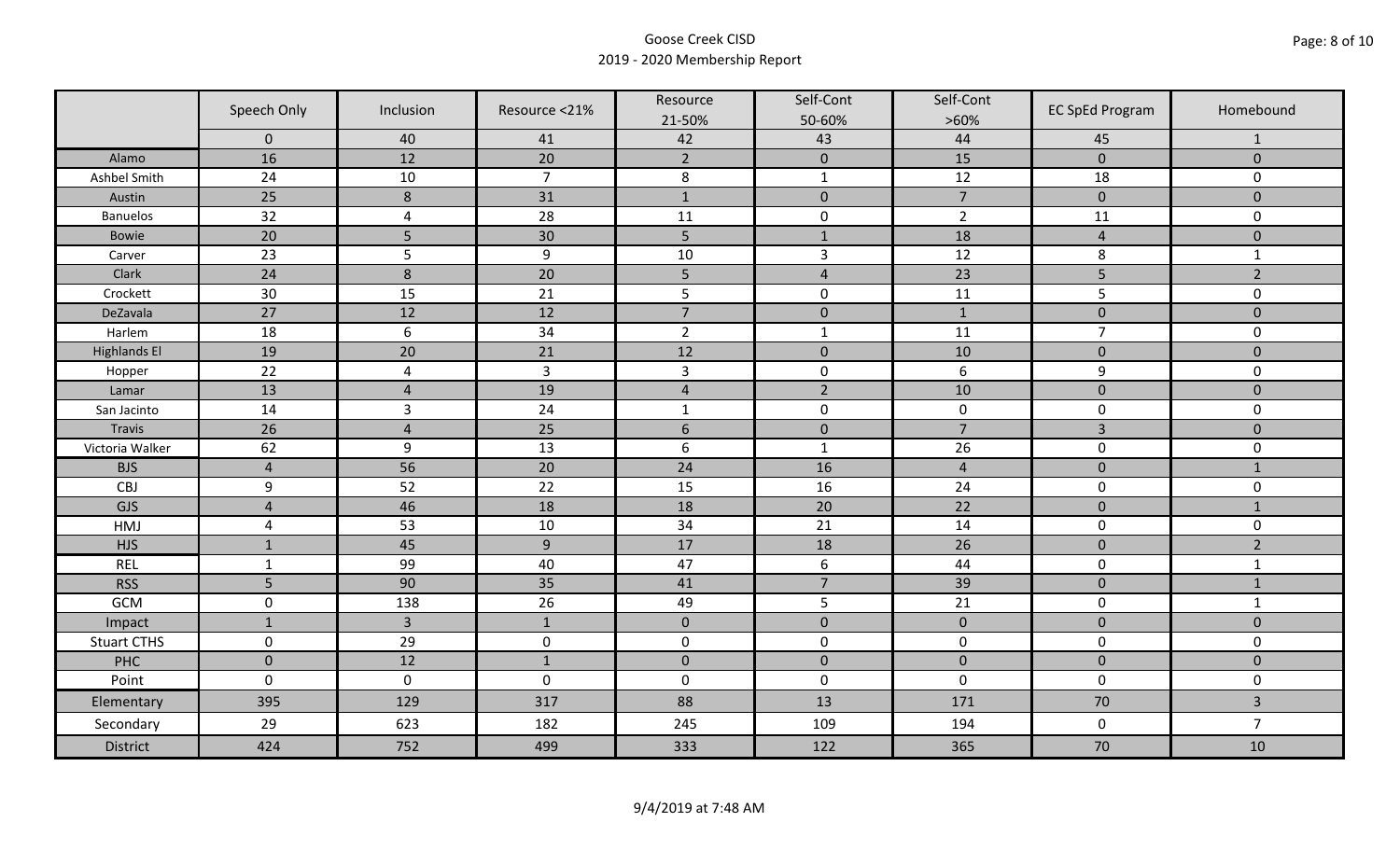|                     | At-Risk | SpEd | GT             | <b>LEP</b>     | Migrant             | Econ Dis | Dyslexia     | 504            |
|---------------------|---------|------|----------------|----------------|---------------------|----------|--------------|----------------|
| Alamo               | 428     | 66   | 68             | 219            | $\overline{2}$      | 308      | 19           | 41             |
| Ashbel Smith        | 418     | 80   | 35             | 242            | $\overline{4}$      | 286      | 11           | 21             |
| Austin              | 375     | 72   | 100            | 232            | 10                  | 263      | 18           | 47             |
| <b>Banuelos</b>     | 407     | 88   | 94             | 176            | $\overline{2}$      | 348      | 13           | 41             |
| Bowie               | 375     | 89   | 31             | 169            | $\overline{3}$      | 330      | 17           | 40             |
| Carver              | 398     | 72   | 23             | 197            | $8\phantom{1}$      | 282      | 12           | 29             |
| Clark               | 212     | 92   | 70             | 40             | $\mathbf{1}$        | 227      | 27           | 50             |
| Crockett            | 366     | 88   | 53             | 193            | $\,8\,$             | 245      | 22           | 44             |
| DeZavala            | 360     | 62   | 37             | 144            | $\overline{2}$      | 265      | 14           | 40             |
| Harlem              | 380     | 79   | 52             | 195            | 5 <sub>1</sub>      | 272      | 14           | 34             |
| <b>Highlands El</b> | 391     | 82   | 58             | 192            | $\mathbf 0$         | 238      | 40           | 99             |
| Hopper              | 198     | 49   | 14             | 118            | $\mathbf 0$         | 281      | $2^{\circ}$  | 16             |
| Lamar               | 349     | 52   | 32             | 191            | $\overline{7}$      | 285      | 30           | 43             |
| San Jacinto         | 285     | 42   | 22             | 160            | $\pmb{0}$           | 161      | 18           | 30             |
| Travis              | 420     | 71   | 49             | 162            | $\mathsf{O}\xspace$ | 388      | 27           | 50             |
| Victoria Walker     | 341     | 119  | 84             | 166            | $\overline{4}$      | 252      | 24           | 41             |
| <b>BJS</b>          | 491     | 128  | 69             | 150            | $\overline{4}$      | 271      | 58           | 97             |
| CBJ                 | 559     | 144  | 109            | 151            | $6\phantom{1}$      | 288      | 50           | 123            |
| GJS                 | 435     | 131  | 147            | 97             | 12                  | 304      | 68           | 133            |
| HMJ                 | 576     | 137  | 63             | 201            | $8\phantom{1}$      | 305      | 61           | 96             |
| <b>HJS</b>          | 538     | 119  | 135            | 137            | 5                   | 307      | 54           | 122            |
| <b>REL</b>          | 817     | 250  | 94             | 219            | 12                  | 623      | 87           | 154            |
| <b>RSS</b>          | 938     | 224  | 207            | 196            | 12                  | 544      | 109          | 221            |
| <b>GCM</b>          | 1005    | 249  | 183            | 162            | 9                   | 549      | 91           | 187            |
| Impact              | 107     | 5    | 78             | 7 <sup>7</sup> | $\mathbf{3}$        | 100      | 8            | 22             |
| <b>Stuart CTHS</b>  | 133     | 29   | 11             | 27             | $\overline{2}$      | 77       | 24           | 37             |
| PHC                 | 93      | 13   | $\overline{4}$ | 11             | $\overline{4}$      | 28       | 5            | 15             |
| Point               | 41      | 6    | $\overline{2}$ | $\overline{4}$ | $\mathbf 0$         | 12       | $\mathbf{1}$ | $\overline{3}$ |
| Elementary          | 5703    | 1203 | 822            | 2796           | 56                  | 4431     | 308          | 666            |
| Secondary           | 5733    | 1435 | 1102           | 1362           | 77                  | 3408     | 616          | 1210           |
| District            | 11436   | 2638 | 1924           | 4158           | 133                 | 7839     | 924          | 1876           |